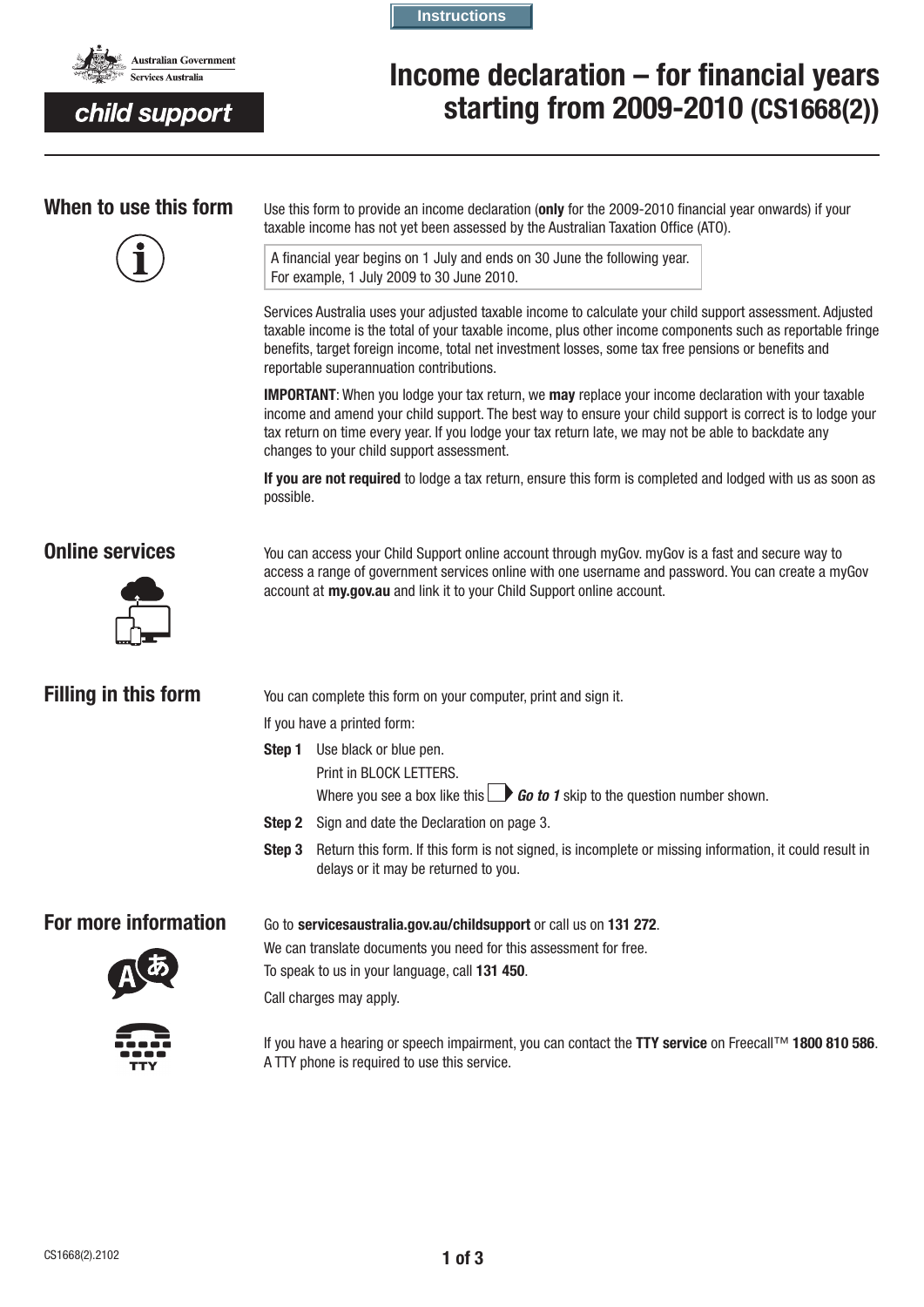## Your details

|                 | <b>Your details</b>                                                                                                              |        | <b>Income details</b>                                                                                                                                                                                                                                                                                          |
|-----------------|----------------------------------------------------------------------------------------------------------------------------------|--------|----------------------------------------------------------------------------------------------------------------------------------------------------------------------------------------------------------------------------------------------------------------------------------------------------------------|
| 1               | Your Customer Reference Number                                                                                                   | 7      | Which tax year are you supplying income details for?<br>Financial year (for example, 2009-2010)<br>$-20$<br>20                                                                                                                                                                                                 |
| $\mathbf 2$     | Your name<br>Miss <sup>1</sup><br><b>Mrs</b><br>Ms<br>$Mr \Box$<br>Other<br>Family name<br>First given name<br>Second given name | 8<br>9 | Have you lodged a tax return for the financial year stated at<br>question 7?<br>$No \rightarrow Go$ to next question<br>Yes $\Box$ Go to 10<br>Are you required to lodge a tax return for the financial year<br>stated at question 7?<br>$\bigcirc$ Go to 12<br>No<br>Yes When will you lodge this tax return? |
|                 |                                                                                                                                  |        |                                                                                                                                                                                                                                                                                                                |
| 3               | Your date of birth<br>/<br>$\sqrt{2}$                                                                                            |        | Go to 12<br>10 What date did you lodge this tax return?                                                                                                                                                                                                                                                        |
| 4               | Your permanent address                                                                                                           |        | $\prime$                                                                                                                                                                                                                                                                                                       |
|                 |                                                                                                                                  | 11     | What name and address did you provide on this tax return?                                                                                                                                                                                                                                                      |
|                 | Postcode                                                                                                                         |        |                                                                                                                                                                                                                                                                                                                |
| 5               | Your postal address (if different to above)                                                                                      |        |                                                                                                                                                                                                                                                                                                                |
|                 |                                                                                                                                  |        | Postcode                                                                                                                                                                                                                                                                                                       |
|                 | Postcode                                                                                                                         |        |                                                                                                                                                                                                                                                                                                                |
| $6\phantom{1}6$ | Your contact details                                                                                                             |        |                                                                                                                                                                                                                                                                                                                |
|                 | Home phone number                                                                                                                |        |                                                                                                                                                                                                                                                                                                                |
|                 | Mobile phone number                                                                                                              |        |                                                                                                                                                                                                                                                                                                                |
|                 | Work phone number                                                                                                                |        |                                                                                                                                                                                                                                                                                                                |
|                 | Email                                                                                                                            |        |                                                                                                                                                                                                                                                                                                                |
|                 |                                                                                                                                  |        |                                                                                                                                                                                                                                                                                                                |